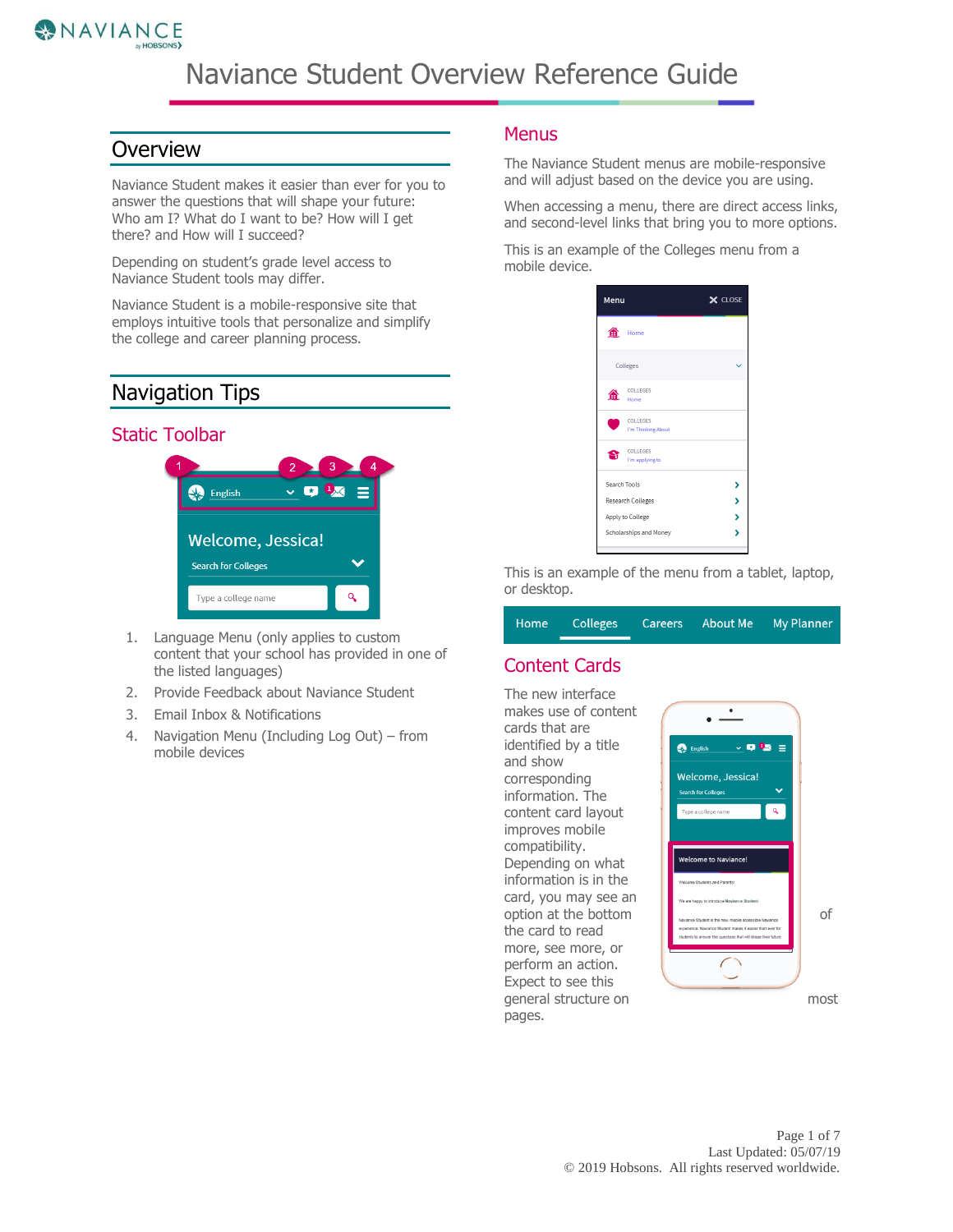#### The Home Page Welcome to Naviance! My Favorites counses<br>
I'm thinking about **Welcome Card**: A custom message from your school. **Interactive access to your school.** The message media thankance acquiredine. New interactive access to your message thankance our content interactive access to your message thankance our content Colleges I'm Thinking About, Colleges I'm CAREERS AND CLUSTERS Applying To, and Careers and Clusters I'm I'm thinking about Read more Thinking About. mportant To-Dos and Tasks **What's New** ACT test prep  $HIGH$ Gustavus Adolphus College will be visiting your school on Tuesday, MAY 1, 2018 at 11:00 am more info / register OVERDUE Saturday Apr 28, 2018 ₿ To-Do **Important To-Dos and**  MARK AS DONE **Tasks**: Drawing from your **What's New:** View upcoming college A TO-DO Submit applications  $HIGH$ planner, get a snippet of OVERDUE Thursday Apr 26, 2018 visits, new journal entries shared by a **B** To-Do overdue and upcoming to-do MARK AS DONE counselor or teacher, and any new items and tasks.  $\triangle$  TASK Complete 20 Hours of Community Service comments on course plans, tasks, and OVERDUE Saturday Jul 15, 2017 Assigned by Kyli Bechtolo goals made by someone other than you. Go to My Planner Resources to get ready **Resources to Get Ready**: ice Test Prep .<br>Inliege and Career Readiness Lesson Document Resources Everyday access to Document Resources -documents shared by the school with all From My School students. This area also UPDATES<br><del></del> PSAT/NMSQT Information provides access to Test Prep, LINKS PAGES College Links Responsibilities x2VOL, and Curriculum if FAFSA (Student Aid) Learn about EAESA your school uses them. **From My School:** From this section, find a list of links, pages, and updates provided by your school. Use **View all from my school** to see a full list.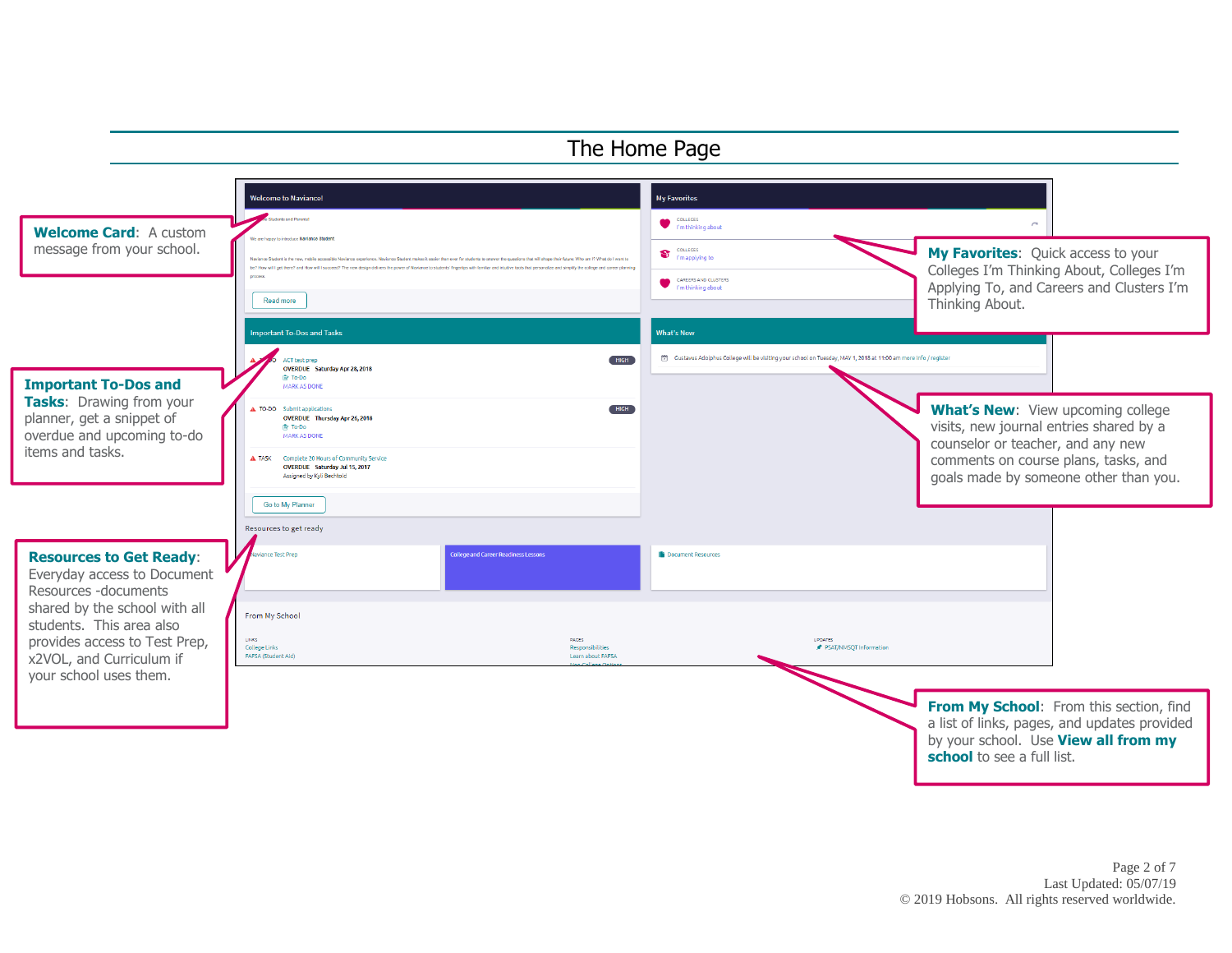# Colleges Home

| <b>Find Your Fit</b>                                | Research Colleges                            |
|-----------------------------------------------------|----------------------------------------------|
| <b>COLLEGE SEARCH</b><br>$\mathbf{Q}$<br>SuperMatch | COLLEGES<br>$\bullet$<br>I'm Thinking About  |
| <b>College Match</b>                                | <b>College Compare</b>                       |
| Scattergrams                                        | College Resources                            |
| Advanced College Search                             | <b>Acceptance History</b>                    |
| College Lookup                                      | <b>Enrichment Programs</b>                   |
| Show less                                           | <b>College Maps</b>                          |
|                                                     | Show less                                    |
| <b>Apply to Colleges</b>                            |                                              |
|                                                     | <b>Scholarships and Money</b>                |
| COLLEGES<br>$\bullet$<br>I'm applying to            | SCHOLARSHIPS<br>$\bullet$<br>I'm Applying To |
| Letters of Recommendation                           | <b>Scholarship List</b>                      |
| <b>College Events</b>                               | Scholarship Match                            |
| Manage Transcripts                                  | National Scholarship Search                  |
| <b>Test scores</b>                                  | Show less                                    |
| <b>Show less</b>                                    |                                              |
| <b>College Visits</b>                               |                                              |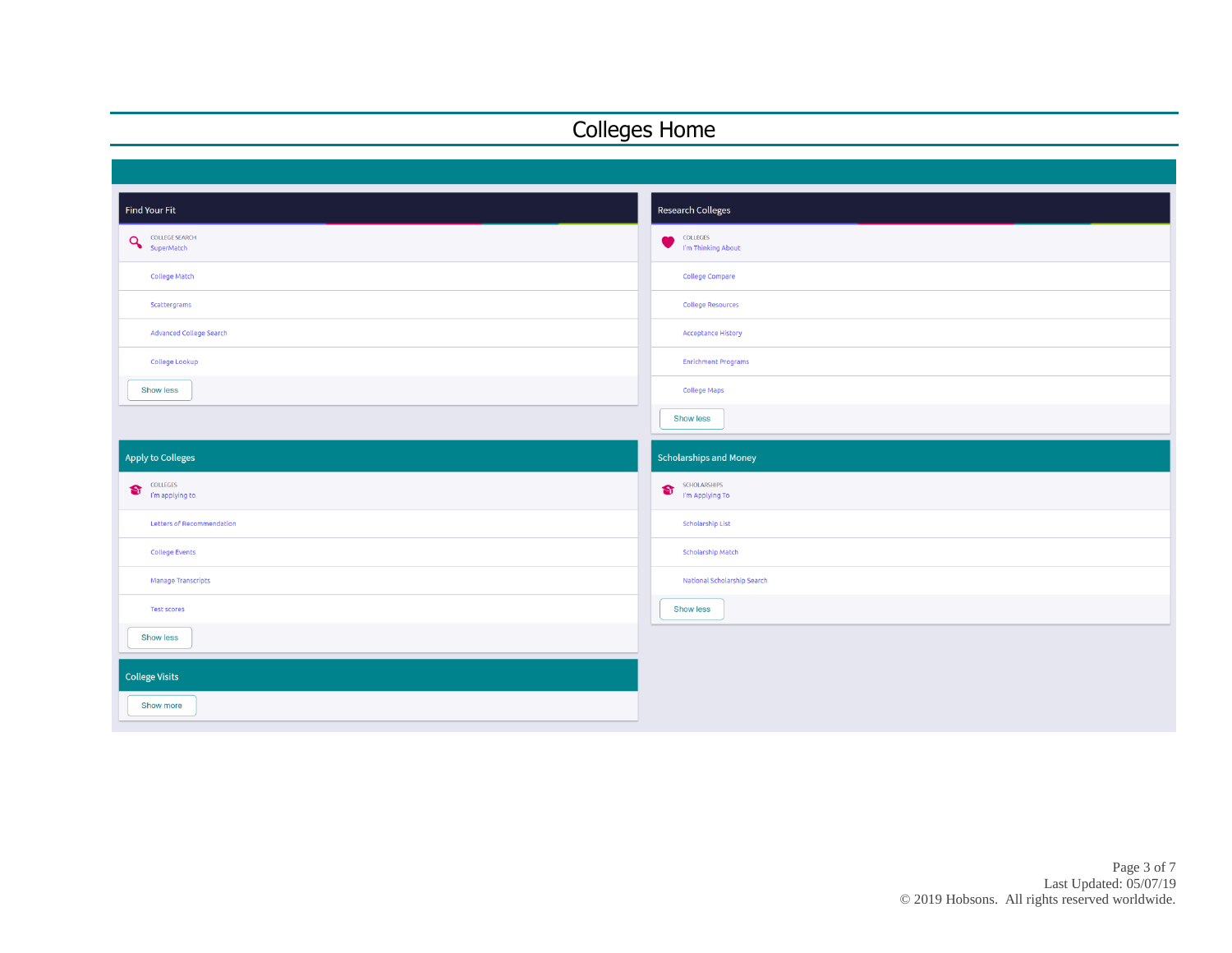### Colleges Home

### Find Your Fit

**SuperMatch™ College Search**: Receive a list of best-fit schools based on criteria that you deem as important in your college search.

**College Match:** See and quickly favorite the other schools that students are applying to when they have also applied to a school from your favorites list. Additionally, check out other colleges that have accepted students with stats like your own.

**Scattergrams**: A graph used to help you analyze how you fit in with other students from your high school who have been accepted or denied admittance to a school based on GPA and test scores.

**Advanced College Search**: Using multiple categories, answer questions to identify colleges that match your interests and then save the search.

**College Lookup**: Lookup a school by multiple filters including name, country, state, or college group. Easily favorite colleges using the Heart icon found next to a school name.

#### Research Colleges

**Colleges I'm Thinking About**: A list of schools that you have identified as prospects

**College Compare**: Add schools to compare the average GPA and test scores of students from your high school that have been accepted to that college during a time span.

**College Resources:** List of external web resources that may be valuable to your college search process.

**Acceptance History:** An alphabetical list of colleges where someone from your school has been accepted and/or enrolled over a time span.

**College Maps**: View an interactive map of schools based on a list of different pre-defined criteria. For example, you can see a map of the colleges from your Colleges I'm Thinking About list.

**Enrichment Programs**: Look for ways to get involved with your community and school, as well as possible internship opportunities and other events to build your experiences.

### Apply to Colleges

**Colleges I'm Applying To:** A list of schools to which you have decided to apply.

**Letters of Recommendation**: Request new and track existing letter of recommendation requests.

**College Events**: View a list of colleges that are hosting events and sign up for those of interest.

**Manage Transcripts**: Add and review transcript requests, as well as view associated fees.

**Test Scores:** View your key test scores, including SATs. Depending on school permissions, you may be able to add your own test scores.

#### Scholarships and Money

**Scholarships I'm Applying To:** A list of scholarships to which you are applying.

**Scholarship List:** A list of potentially relevant scholarships that you can review and add to your applications list.

**Scholarship Match:** A list of scholarships that may be a suitable match for you based on scholarship requirements such as gender, ethnicity, GPA, etc.

**National Scholarship Search**: An external site hosted by Sallie Mae that provides a list of potential scholarship matches based on personal criteria as associated with Naviance Student.

#### College Visits

View a list of college visits.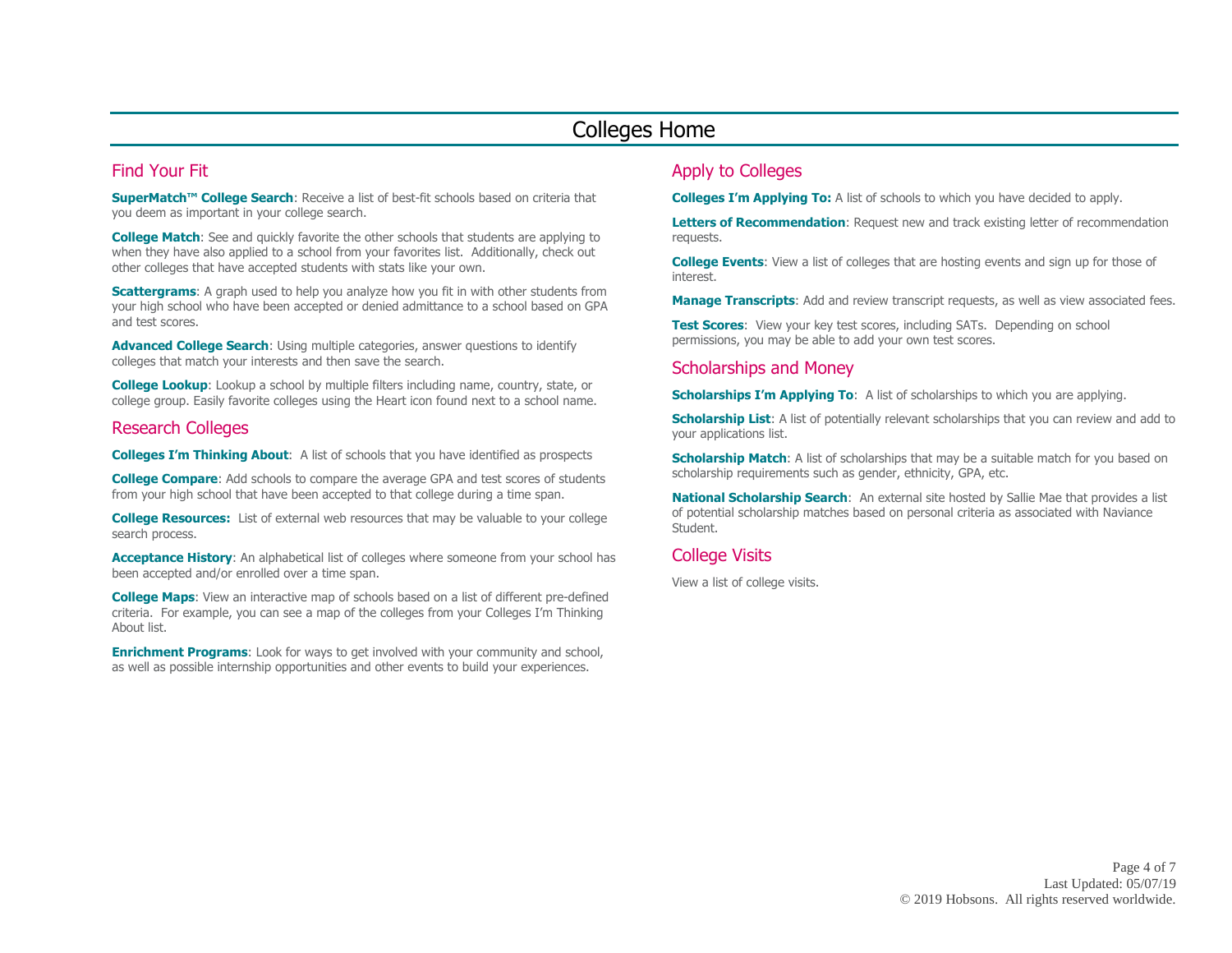## Careers Home

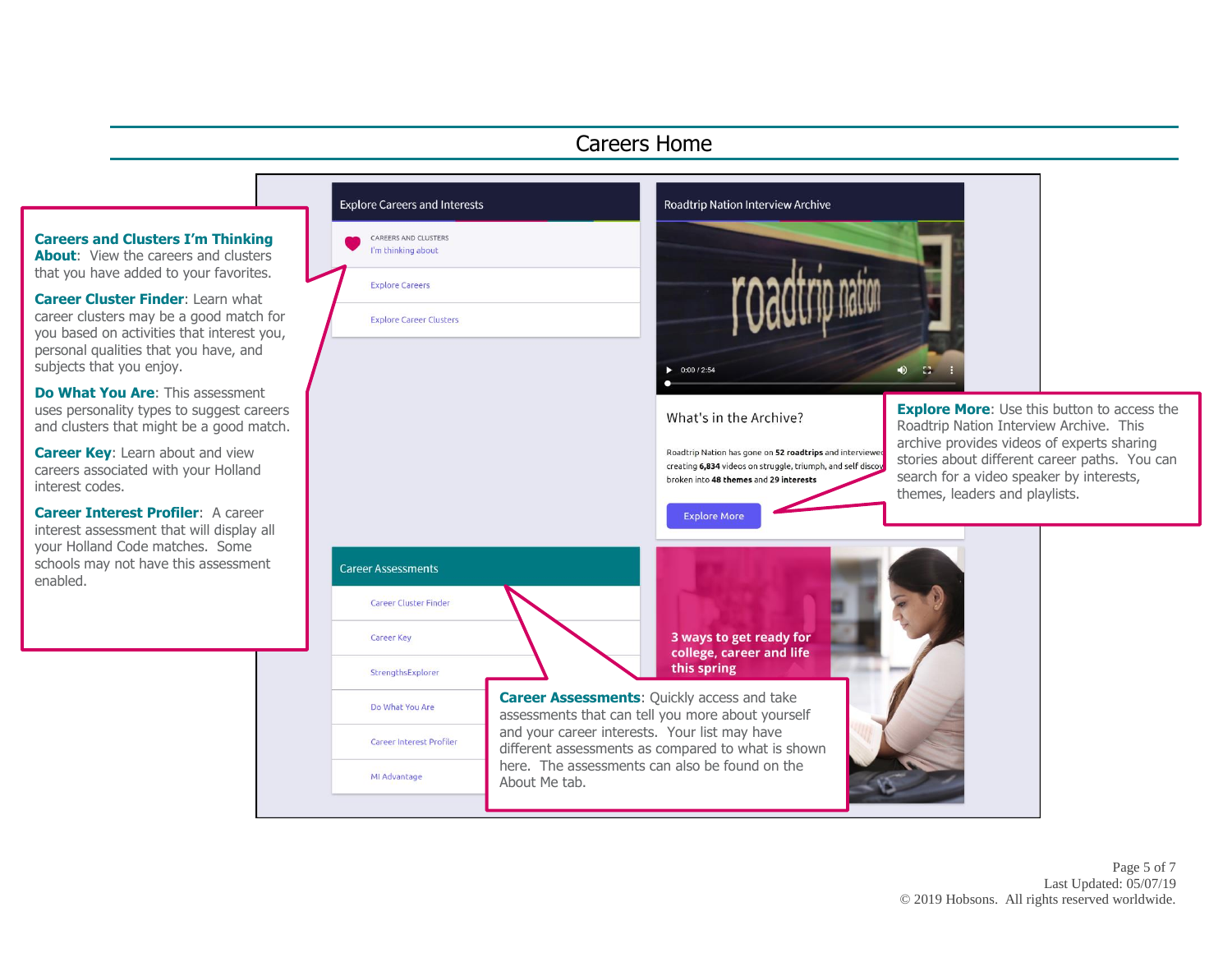

your school would like you to fill out a survey about your plans beyond high school.

Last Updated: 05/07/19 © 2019 Hobsons. All rights reserved worldwide.